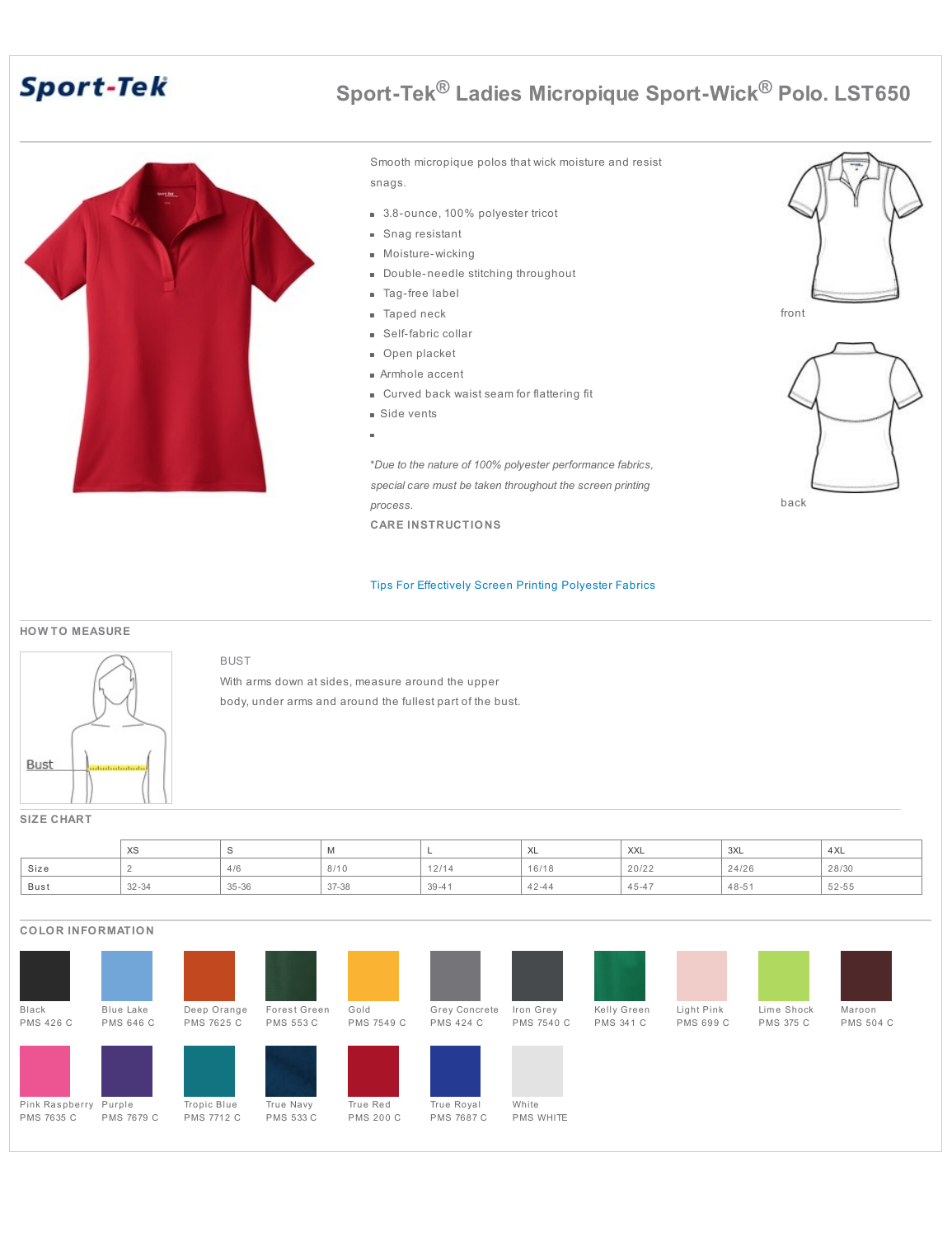# PORT AUTHORITY.



## **Port Authority® Silk Touch™ Performance Polo. K540**

We took our legendary Silk Touch Polo and made it work even harder. The durable Silk Touch Performance Polo wicks moisture, resists snags and thanks to

PosiCharge® technology, holds onto its color for a professional look that lasts. There's just no higher performing polo at this price.

3.9-ounce, 100% polyester double knit with

PosiCharge technology

- **Self-fabric collar**
- Tag-free label
- 3-button placket with dyed-to-match buttons
- Set in, open cuff sleeves
- Double-needle sleeve cuffs and hem

#### **CARE INSTRUCTIONS**

Machine Wash Cold, With Like Colors, Do Not Bleach, Do Not Use Fabric Softener, Tumble Dry Low, Remove Promptly, Cool Iron if Needed, Do Not Dry Clean





#### **HOW TO MEASURE**



CHEST

With arms down at sides, measure around the upper body, under arms and over the fullest part of the chest.

**SIZE CHART**

|       | $\sqrt{2}$<br>ົ∧ບ |                 | .  |        | $\overline{1}$<br>⌒⌒     | $\sim$<br>∠∧⊾ | '3XL | 4 XL  |
|-------|-------------------|-----------------|----|--------|--------------------------|---------------|------|-------|
| Chest | $\sim$<br>~ت ∠ن   | $\sim$<br>35-37 | ັບ | $+4.7$ | $\Lambda$ $\ell$<br>-4 t |               | ◡–◡∠ | 53-55 |

### **COLOR INFORMATION**

| Black                   | <b>Bright Purple</b> | <b>Brilliant Blue</b> | Carolina Blue     | Dark Green       | Lime             | Maroon            | Navy             | Neon Orange               | Neon Yellow | Pink Raspberry    |
|-------------------------|----------------------|-----------------------|-------------------|------------------|------------------|-------------------|------------------|---------------------------|-------------|-------------------|
| PMS NTR BLACK PMS 669 C |                      | PMS 7691 C            | PMS 646 C         | PMS 5605 C       | <b>PMS 367 C</b> | <b>PMS 7645 C</b> | <b>PMS 533 C</b> | PMS NO MATCH PMS NO MATCH |             | <b>PMS STRONG</b> |
| C                       |                      |                       |                   |                  |                  |                   |                  |                           |             | RED C             |
|                         |                      | .                     |                   |                  |                  |                   |                  |                           |             |                   |
| Red                     | Royal                | Steel Grey            | Teal Green        | White            |                  |                   |                  |                           |             |                   |
| <b>PMS 187 C</b>        | PMS 2766 C           | <b>PMS 7540 C</b>     | <b>PMS 7715 C</b> | <b>PMS WHITE</b> |                  |                   |                  |                           |             |                   |